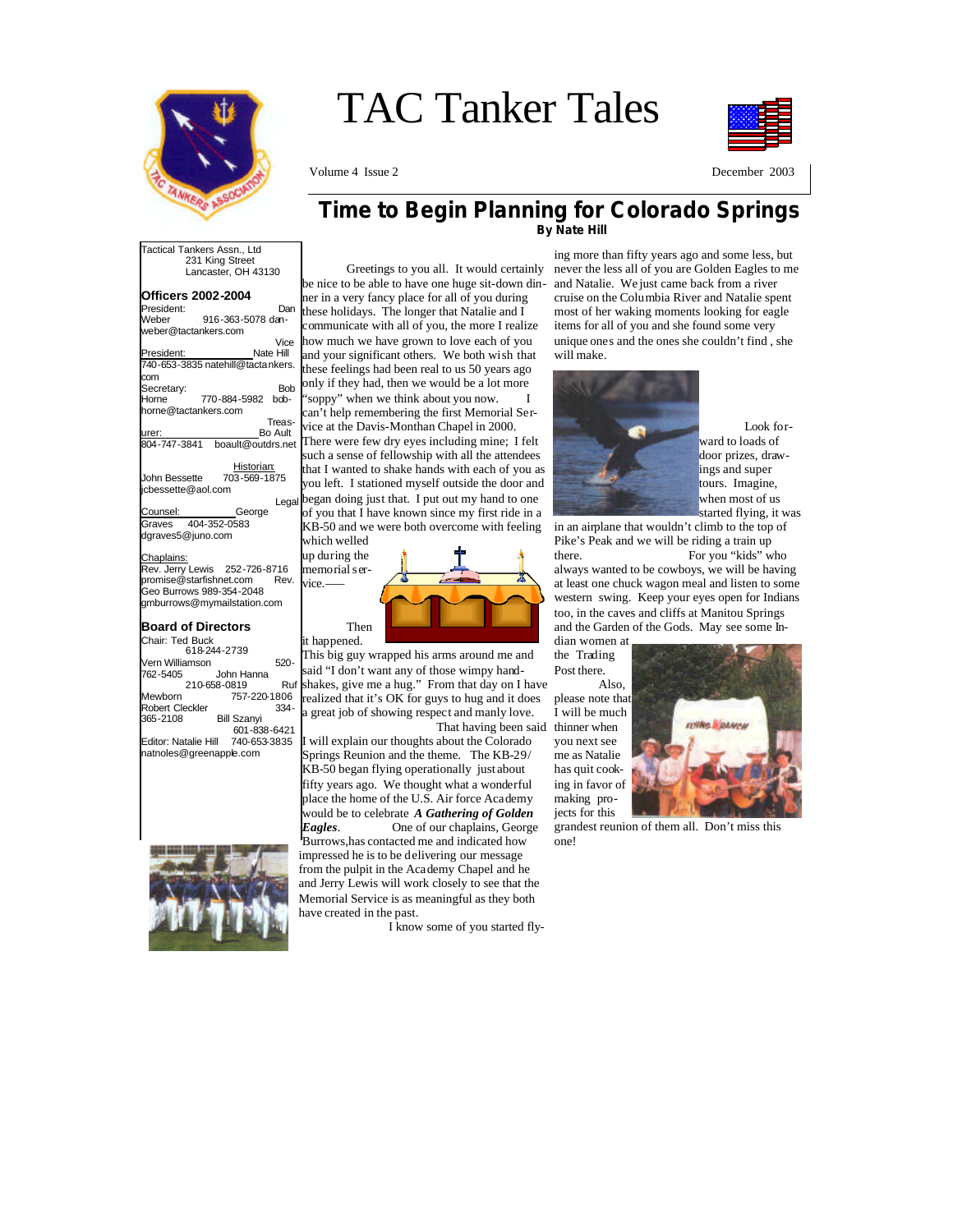# **The President's Corner By Dan Weber**

 'Tis the Season, Tra La La and all that. As this is written we are all busy shopping, decorating our homes inside and perhaps outside as well. For most of us in America it is once again the joyous Christmas Season while for a few others, those wishing to be politically correct, it is simply the Winter Solstice Season. Well, a Happy Winter Solstice Season to you. It really does not have a ring to it, does it? Oh, well. At any rate many of us will be with family and close friends this Christmas as we should be and so it will joyous. But let us keep in mind that there are some who are not as fortunate as some of us; perhaps they have lost a spouse or other close family member this past year, or are ailing a bit, so let us keep them in our thoughts and prayers. TAC Tankers has wrapped up another successful

year; our membership remains high, our finances are in good shape, and we had another successful reunion, this one in the Wine Country in September. I was pleased that we had so many participants from the eastern part and prosperous year for all of you. of the country. We all had a chance to learn a little about wine, some of us bought some to take home, and perhaps some of us are now

buying wine with a little more understanding or perhaps a favorite label.

 Our upcoming reunion in Colorado Springs will also give us a chance to visit and learn more about the Rocky Mountain region and I for one really look forward to that area. I have some family history in the Cripple Creek area and I hope to spend a little time there. As the new year progresses we will hear more about that reunion both in the newsletter and with mail-out flyers. Nate and Natalie are keeping busy with this project and **letter are the Renewal Notices for all**  Natalie tells me that on their late November Sternwheeler Cruise tour of the Columbia River she was able to scout various shops along the Columbia River as they made their landings and picked up some table decorations/door prizes for the reunion. She is always busy!

 As we bring 2003 to a close Barb and I wish all of you a Merry Christmas and hope it is a fun time for all of you. In addition we hope that 2004 will be a happy, healthy,

Dan Weber.

#### A view of Colorado **-Nate** Springs in a beautiful mountain setting. We hope that you all will join us in May and see this area in person, visit with friends and have a good time exploring the many attractions as well as the United States Air Force Academy.

Scenes of some of the places we will be visiting during the May reunion. Left: A street in Old Colorado City's<br>historic district. Top right: historic district.

#### **New Life Members**

Leroy Cunningham,, Hampton VA-420, 427 Boyce W. Mayo, Duncan OK-622, 431 James O'Dell, Fairfield CA-431 Veino, Suisun City CA-421

#### **Welcome New Members**

Eugene Desaulniers, Newport News VA-427 Gerald D. Peterson, Caldwell ID-431 James<br>R. Sandusky, Orlando FL-431 Grant L. R. Sandusky, Orlando FL-431 Thompson, Anchorage AK-431

#### **2004 Dues Notices:**

 **Tucked away in this newsthose out there whose dues expires at the end of 2003. All told there are about 150 members we hope to hear from when they open their newsletters and find the half sheet there.**

 **Last year's renewals were returned in grand fashion and we hope that this year ahead will be the same. We also had a tremendous number of Life members from that group. (They obviously didn't want to keep getting more notices.) So** 

**IF you plan on getting the March newsletter, please get "Your Check in the Mail."** 







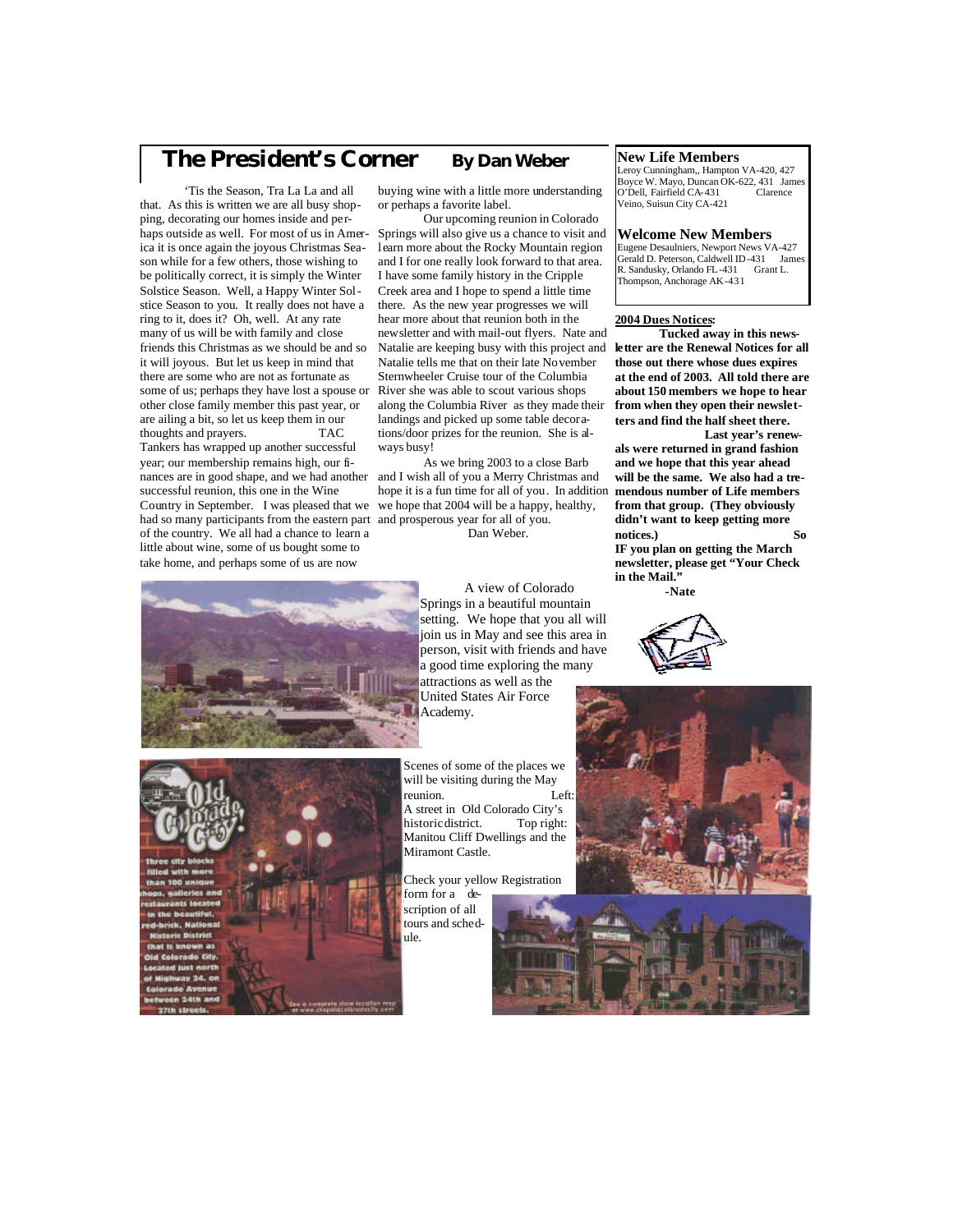#### **Meet Anne M. Mills, Author**

#### **By Natalie Hill**

 Anne M. Mills joined the TAC Tankers this year and came to Sonoma on a special mission. She is an aspiring author who is presently finishing her second novel entitled Sheba 80 which were the call letters of Captain John Marshall Moore, known as Curley. His aircraft c-117 went down at Kindley, Bermuda on October 20, 1963. At that time Anne was a school teacher at Lajes Field in the Azores and knew Curley from a 30 day TDY of the 622nd AREFS from England AFB, Alexandria, LA. While in So-

noma, Anne introduced herself in our Hospitality Room and encouraged anyone who knew Curley to share their recollections. She was most appreciative of all the information that was given.



 The chapter of the crash was by-lined by William T. Tilton, the co-pilot on the final mission.

Anyone who missed the California reunion, but could add to Anne's fact sheet, please contact her at KB50\_SHEBA80@hotmail.com or her office, 33 West Main Street, Strasburg, PA 17579. She is looking forward to meeting up with us once again in Colorado in May.

**A Thanksgiving Thought by Pappy Boyington** .

 Happy Thanksgiving: Mostly, I am thankful for people who have enriched by life. Additionally, I am thankful because I think I have found inner peace.

 I read an article that said the way to achieve inner peace is to finish all the things you had started. Today I finished two bags of potato chips, a chocolate cake, a bottle of wine and a big bowl of candy left over from Halloween.

 I feel much better already. Pass this along to those who need inner peace…...

#### **Note from Gil Switzer dated 7 December**

88888

a representative from the Airmen Memorial Museum at Gunter AFB/<br>a representative from the Airmen Memorial Museum at Gunter AFB/ Last evening at the local boom operators Christmas Party, Annex presented a tape on the museum and its purpose, etc. His<br>name is Jim Harris (<u>jrmsharris@aol.com</u>), phone (334-567-6521, and<mark>,</mark> he is interested in enlisted crew members who have successfully bailed out of a KB-29. KB-50, KC-97 or KC135.

 The museum was started in 1998 and is very nice. I knew of one crew who bailed out at Clovis NM in, I believe, 1957; also one from the 622nd near Bermuda around 1960. Anyway, any TAC Tanker enlisted who fits the bill might want to contact Jim.

(*Editor's Note: Our Tales would like those stories, too)* 

#### **Advice Sought on a Career as a Fighter Pilot**

(This email apparently originated from a young kid who sent it to AETC (Air Education and Training Command) wanting to know how to prepare himself for a future career as a fighter jock. Can you imagine?)

To: Lt Col

From: Van Wick-

I am DJ Baker and I would appreciate it if you could tell me what it takes to be an F16 fighter pilot of the USAF. What classes should I take in high school to help the career I want to take late in my life? What could I do to get in the academy?

Sincerely, DJ Baker

ler Kenneth, Lt Col, HQ AETC

Van Wickler:

Anybody want to help this<br>
"Vee Dub"

poor kid from Cyberspace?

(A worldly and jaded C-130 Pilot, Maj Hunter Mills rose to the task!!)<br>Dear DJ.

Dear DJ, Obviously, through no fault of your own, your young, impressionable brain has been poisoned by the superfluous, hyped-up, "Top Gun" media portrayal of fighter pilots. fighter pilots.

this portrayal could not be further from the truth. In my experience, I've found most fighter pilots pompous, back-stabbing, momma's boys with inferiority complexes, as well as being extremely over-rated aeronautically. However, rather than dash your budding dreams of becoming an USAF pi-

lot, I offer the following alternative: What you REALLY want to aspire to is the exciting, challenging, and rewarding world of TACTICAL AIRLIFT. And this, young DJ, means one thing...The venerable workhorse, I can guarantee no

fighter pilot can brag that he has led a 12-ship formation down a valley at 300 ft. above the ground, while trying to interpret a 9-line to a new DZ, avoiding pop-up threats, and coordinating with AWACS, all while eating a box lunch, with the engineer in the back taking a piss and the navigator puking in his trash can! I tell you, DJ, TAC Airlift is where it is at!

 Where else is it legal to throw tanks, HMMWVs, and other crap out the back of an airplane, and not even worry about it when the chute doesn't open and it torpedoes the General's staff car! No where else can you land on a 3000' dirt strip, kick a bunch of ammo and stuff off the ramp without even stopping, then take off again before range control can call to tell you you've landed on the wrong LZ! LZI And talk about exotic travel– when C-130s go somewhere, they GO somewhere (usually for 3 months, unfortunately.) This gives you the opportunity to immerse yourself in the local culture enough to give any natives a bad taste in their mouths about the

USAF and Americans in general, not something those strat-lift pilots can do from their airport hotel rooms! As far as recommendations for your course of

study, I offer these: Take a lot of math courses. You will need all the advanced math skills you can muster to enable you to calculate per diem rates around the world, when trying to split up the crew's bar tab so that the copilot really believes he owes 85% of the whole thing and the nav believing he owes the other 20.

 Health sciences are important, too. You will need a thorough knowledge of biology to make those educated guesses of how much longer you can drink beer before the tremendous case of the shits Subject: Enlisted Crew members who have bailed out of a Refueling much briggt you can unit been believe the that place that had the belly that had the belly to the belly attention that meal you at at that place that had th dancers in some God-forsaken foreign county whose name you can't even

> Social studies are also beneficial. It is important for a good TAC Airlifter to have a cultural knowledge to be able to ascertain the exact loca-tion of the nearest topless bar in any country in the world, then be able to convince the local authorities to release the loadmaster after he offends every sensibility of the local religion and culture.

foreign language is helpful, but not required. You will never be able to pronounce the names of the NAVAIDs in France, and it's much easier to ignore them and go where you want to anyway. (cont. pg 4)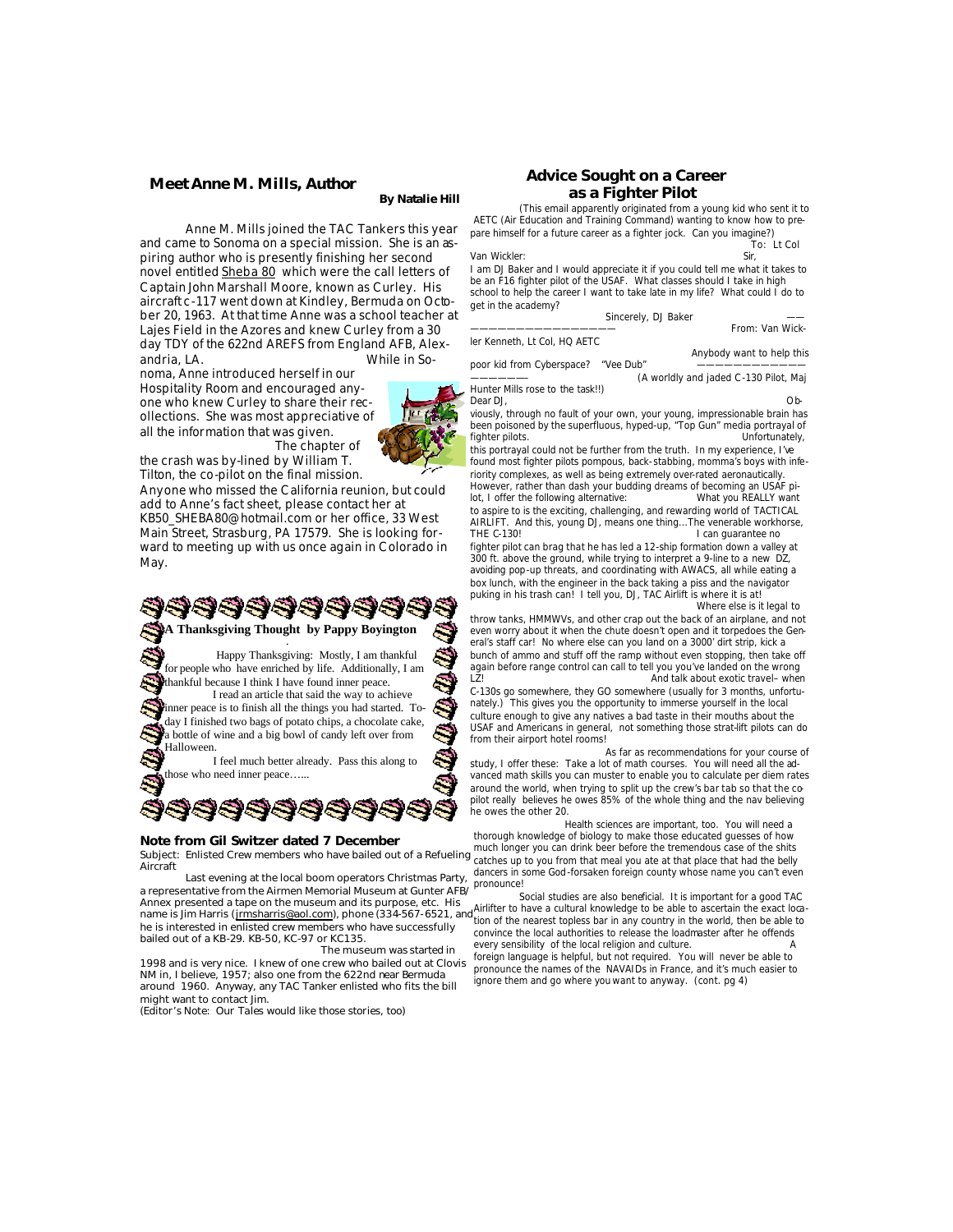#### **Historian's Corner by John Bessette By**

#### **1955 Charity Auction At Yokota Were You There?**

Last summer a very kind couple, Dan and Gaye Christmus, contacted Nate with an unusual offer. They had acquired, at an auction, an old cigar box with various papers in it. Among them were five raffle ticket stubs for a Consolidated Charities Fund Drive at Yokota AB, Japan, to be held on 7 August 1955 at "the carnival." The tickets had obviously been sold by a 421st AREFS member, because the list of buyers were all from the 421st! And here they are:

> James C. McCaig Egbert H. Campbell, Jr. A.A. Allman Charles E. McCoy W. S. Cary (1st Lt.)

The cigar box also contained some old postcards, with surnames Campbell and Scott, with addresses in Kentucky and Missouri. Phone numbers listed were 77158 and 77246. None of these names appear on our present roster. Does anyone out there recognize any of these names? What were their jobs? Would the holder of the stubs be a Campbell or a Scott? Does this evoke any memories you might want to share with us? Please contact Nate Hill or John Bessette.



Incidentally, here are the prizes up for grabs that year: 1st : 1955 Austin Healy 100 sports car

2nd: Rolleiflex camera 3rd: Zenith Transoceanic radio Did any of our guys win? Let us know! The raffle

ticket stubs now reside in our archives, thanks to the Christmus's initiative in contacting us.

#### **MERRY CHRISTMUS**

**Advice…. (** Cont. from page 3)

 As a rule of thumb: Waiters and bellhops in France are always called Pierre'" in Spain it's "Hey Pedro," and in Italy, of course, it's Mario." These terms of address also serve in other countries interchangeably, depending upon the level of swarth of the addressee.

 A study of geography is also paramount. You will need to know the basic location of all the places you've been when you get back from your TDY and are ready to stick those little pins in that huge world map you've got taped to your living room wall, right next to that gigantic wooden giraffe statue and beer stein collection.

 Well, DJ, I hope this little note inspires you. And by the way, forget about that Academy thing. All TAC Airlifters know that there are waaay too few women and too little alcohol there to provide a wellbalanced education. A nice, big state college would be a much better choice.<br>Cood luck and see you on the SKE scop Good luck and see you on the SKE scope! Maj. Hunter Mills (no relation to Anne)

#### **Air Refueling Display at Air Mobility Command Museum**

 As you all know, I have been working with the AMC Museum (Dover AFB, DE) to get our history

into their upcoming display. So last Friday (10/24), Carol & I journeyed there and met with Mike Leister, the director. Several good developments have taken place, and more will take place soon.

 The display will be basically a timeline of the development and operation of air refueling since the 1920s, concentrating mainly on USAF. It will be mounted on a 12'x28' vertical board, with photos and accompanying text to illustrate the action. Above the display will be a series of models of refueling aircraft (including a KB-29 & KB-50), just out of reach of the spectators! Mounted about 5' above them will be two basic artifacts: A KB -50 reel and drogue, and a KC -135 boom. There will also be a video display, showing relevant movies of the various air refueling types in operation. The display is scheduled to open in about 30 days. The museum already has the KB-50 reel and will get the drogue shortly. Source is presumably a man who was with Hayes & collected all sorts of their goodies. few weeks earlier, Mike had given me the chance to review his contractor-provided "timeless" text, and add or revise material related to Tactical Tankers. I combed through the material thoroughly and did as he asked. Furthermore, I made a lot of grammatical changes to the whole text, making it a lot clearer. Mike said he was taking my revised text as "the gospel." It

has, I believe, the proper weight among the various commands and eras, and got us our rightful place in the mix. Jim Meyers had offered his

flight suit as part of the display. Mike was interested, but hesitated on taking it as a loan. His museum, as a governmental agency, has problems with loans of such material. He would be interested if it were actually donated to the museum. He didn't know whether he would keep the suit on a mannequin for the entire run of the display, but thought it would be a highlight only for the initial stages of the display. He didn't say exactly why, but I suspect he wouldn't want it on display indefinitely because it would deteriorate more rapidly. The AMC Museum already has a lot of uniforms & flight suits in a climate-controlled storage area. (Jim-contact me about this).

 This display should be really good. The "grand opening" should be around the turn of the year. Mike has promised to let me know when the date is fixed. I then plan to get the word out to the hierarchy so we can get some representation there. We have a lot of members within a decent "combat radius" of Dover, so maybe we can make our presence felt as air refueling gets its place "in the sun."

 Check out the AMC Museum's website at www.amcmuseum.org.

#### **A Trip to Kitty Hawk for Wesley "Rufe" Mewborn**

Received an email from our Hampton Banquet MC about a trip this month to Kitty Hawk where he will be participating in the 100 Year Celebration of the Age of Flight. His part will be as a spectator, but he noted how interested he was having been able to visit the hanger in Warrenton, VA where they built the replica. Two pilots have been selected to fly the bird on December 17. "The female, Kathy, had it up on a test hop last month and broke the front skids. Her one second flight was ugly!!"

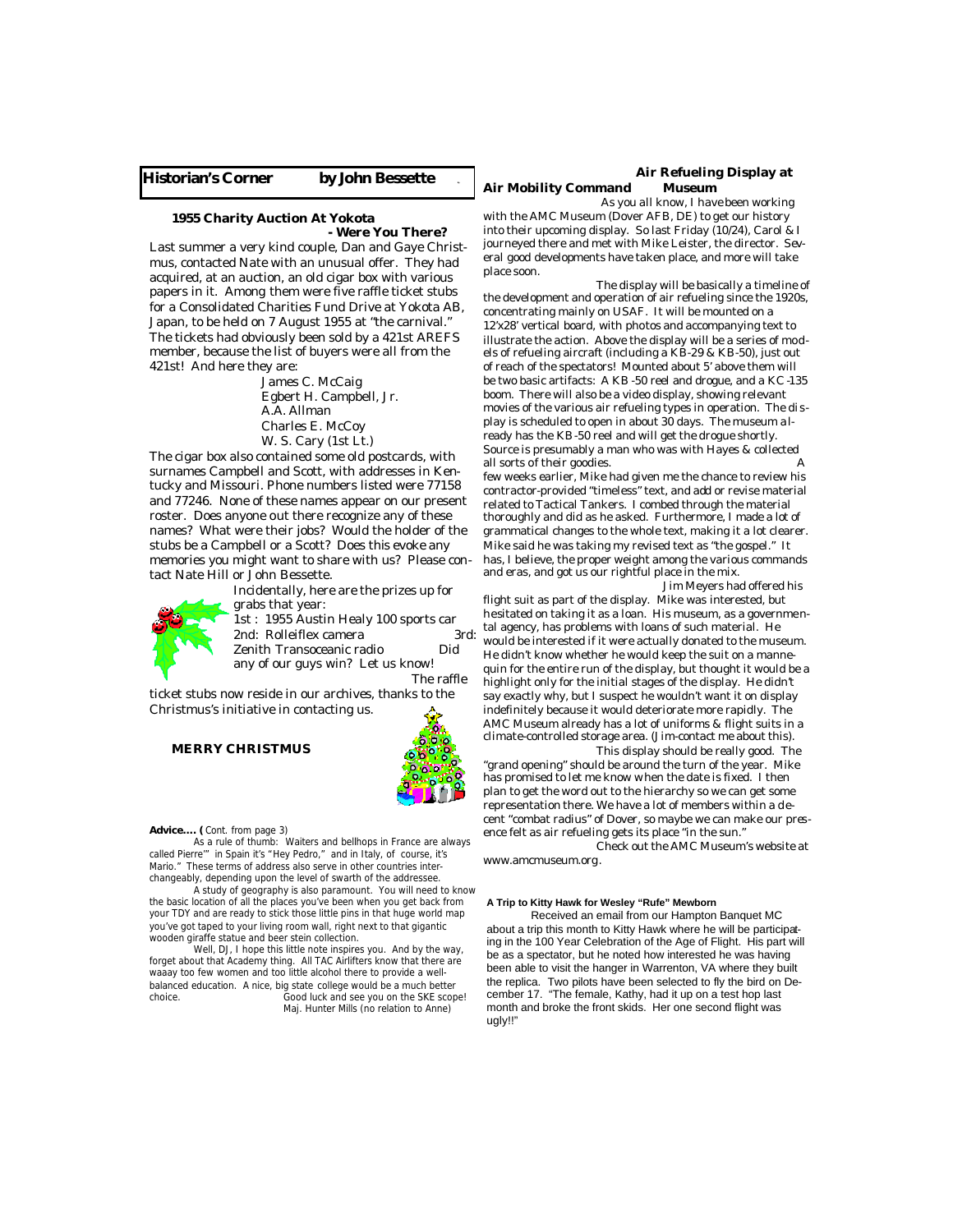#### **Letters Received From Our Members**

——–—–—–—–—–—–—–—–—

 *Editor's Note:* This is a continuation of the column begun a few issues back.

#### Eugene R. Desaulniers of Newport News VA (November 2003) Retired from USAF May 1, 1982 as Dir. Of Contracting

at TAC Hdqtrs, Langley ARB. Attended Air War College (1973- 74) and served in Vietnam (1968-69)-Thailand. After retirement chorage since 1977. Hope to retire soon. My wife and I plan to worked four and half years in Saudi Arabia for a private company. Then spent 10 years in the National Lab system in facilities at Newport News and Argonne National Lab in Chicago. Retired in 1996 and do consulting work in government procurement, contracts and project management for the Dept. of Energy, several National Laboratories and private firms doing business with govt. Enjoy golf and traveling. My wife Joan and I have been married 48 years with two grown children.

#### Mayo of Duncan OK (November 2003)-a renewal

 Served 9 years refueling operator, 9 years flight engineer (C-130) and retired April 1974. 17 years flying a flight engineer on civilian aircraft (L-188s, L-382s-C130 and 707s). Retired again 1991 with 80% hearing loss. It was about time. Since Then to Yokota from 54-56 with the KB-29M and KB-50s then, living the American Dream of being retired.

Boyce W.

James M

#### O'Dell of Fairfield CA ( November 2003)

 Went to Panama 1964-66 and worked on T-29s, C-131s, and C-47s. Then to Travis 66-68 worked on C-124. Next two years to Thule Greenland and on to San Antonio back working on C-124. Went to Viet Nam in 1970 and to K.I. Sawyer MI in '71 on KC-135. Ground Crew until 1975 and retired. Moved to Fairfield and went to work for Ball Corp making cans as mechanic. Retired again in 1999 with 21 years with them. Now I golf and travel in my motor home.

#### —————————————————– Gerald D. Peterson of Caldwell ID (December 2003)

 After the squadron was closed down in 1964, I went to Torrejon AB Spain for 8 mos. Then on to Tripoli AB. Was discharged in Nov. 66. Had received a private pilot license while in El Paso, so went on to pilot school under the GI Bill. Ended up flying a spray plane for 15 years and in 1986 got a job with USDA Wildlife Services in Utah-transferred in 1995 to Idaho and Air Guard 8/67-10/88. Flew KB-50s (427th), C-130s, C-123s will be going to Pendleton OR in the next few months. Hope to finish my flying career and retire. Still have kids in college so have to keep working.

#### dusky of Orlando FL (December 2003)

 I had an inter service transfer to the US Navy, received my Naval Aviator Wings and was assigned as an air to air gunnery instructor. I requested sea duty and went on back to back cruises. I got out of the Navy and flew with Eastern Air Lines for 24 years. When we went on strike, I went to Saudi Arabia and flew a sheikh's B-727 for his family for another 5 years.

Ronald

James R. San-

#### J. Taylor of Ocala FL (September 2001)

———–—–—–—–—–——–——–—

 Retired from USAF in 1987 with 32 years. Worked Civil Service for 10 years at NWS, Goose Creek, SC; Canteen Manager, VFW 4781, Ocala FL Totally retired now, play golf and love it.

#### Bryce H. Terrell of Melbourne FL (February 2002)

 *—————————————————–*

Retired from Scott AFB, IL, as Director Command and Control for MAC in 1975. Fishing and golfing ever since. Prior to that flew B-57s in Viet Nam (1965-66), at the Pentagon (67- 70) and in T-39s. To Charleston AFB in C-5s from 1970-73.

#### Grant L. Thompson of Anchorage AK (November 2003)

 Retired from the Air Force in 1981. Been living in Antravel some in the motor home to the lower 48 states. Maybe become snowbirds: live in Alaska in summer and south in winter.

#### $\frac{1}{\sqrt{2}}$  ,  $\frac{1}{\sqrt{2}}$  ,  $\frac{1}{\sqrt{2}}$  ,  $\frac{1}{\sqrt{2}}$  ,  $\frac{1}{\sqrt{2}}$  ,  $\frac{1}{\sqrt{2}}$  ,  $\frac{1}{\sqrt{2}}$  ,  $\frac{1}{\sqrt{2}}$  ,  $\frac{1}{\sqrt{2}}$  ,  $\frac{1}{\sqrt{2}}$  ,  $\frac{1}{\sqrt{2}}$  ,  $\frac{1}{\sqrt{2}}$  ,  $\frac{1}{\sqrt{2}}$  ,  $\frac{1}{\sqrt{2}}$  ,  $\frac{1}{\sqrt{2}}$ Dal-Jean Whitley of Sherrills Ford, NC (January 2002)

 Assigned to the 421st (1956-60) and 441 OMS (62-65) as Crew Chief for the 421st. After two tours in Japan I was stationed in New Mexico, Vietnam, California and Charleston, SC. I retired in 1976 and have lived in NC ever since.

#### $\overline{\phantom{a}}$  , and the contract of the contract of the contract of the contract of the contract of the contract of the contract of the contract of the contract of the contract of the contract of the contract of the contrac Robert A. Whittier of Winterport, ME (January 2001)

Was a boom or reel operator during my flying years. Attached to 427 & 429 at Langley with the KB-29P in 1954. (421st). Was a CCTS instructor in the KC -97 at Randolph AFB, TX from 1957-62 and same aircraft at Pease AFB, NH. Then to KC-135 at Wurtsmith AFB, MI, Fairchild AFB, Spokane , WA and again to Pease. Retired November 1976. The last year I flew I was an enlisted navigator on the KC-135 in a test program. When I retired I worked in a window business with my father for approx. 5 years. I worked the business as owner another 5 years. Since then I have had only part time jobs. Right now I am just retired, but probably will get a part time job for winter.

#### Rufus B. Wil-

#### Ge-loughby of Tampa, FL (June 2001)

 Air crew member of the 421st AREFS with KB -29s and also C-119. Was employed by the US Postal Service, and the Tampa International Airport.

—

————————————————— Al

#### Zambrano of Fair Oaks Ranch, TX (April 2002)

 Retired as a Colonel, active duty 4/61-7/67 and Texas (Ranch Hand Operation, Viet Nam '64-65), IP on T-37s LRD, F-102s, F-101s and T-33s. Retired from Continental Airlines "Line Flying" and Check Pilot, April 1997. Continued with Continental Airlines as a B-727 and DC-10 Test Pilot and ferrying these aircraft until January 2001. Presently flying once a month with Pegasus/Cole Aviation as a Test Pilot and moving aircraft worldwide.

#### **Remember these days, guys?**

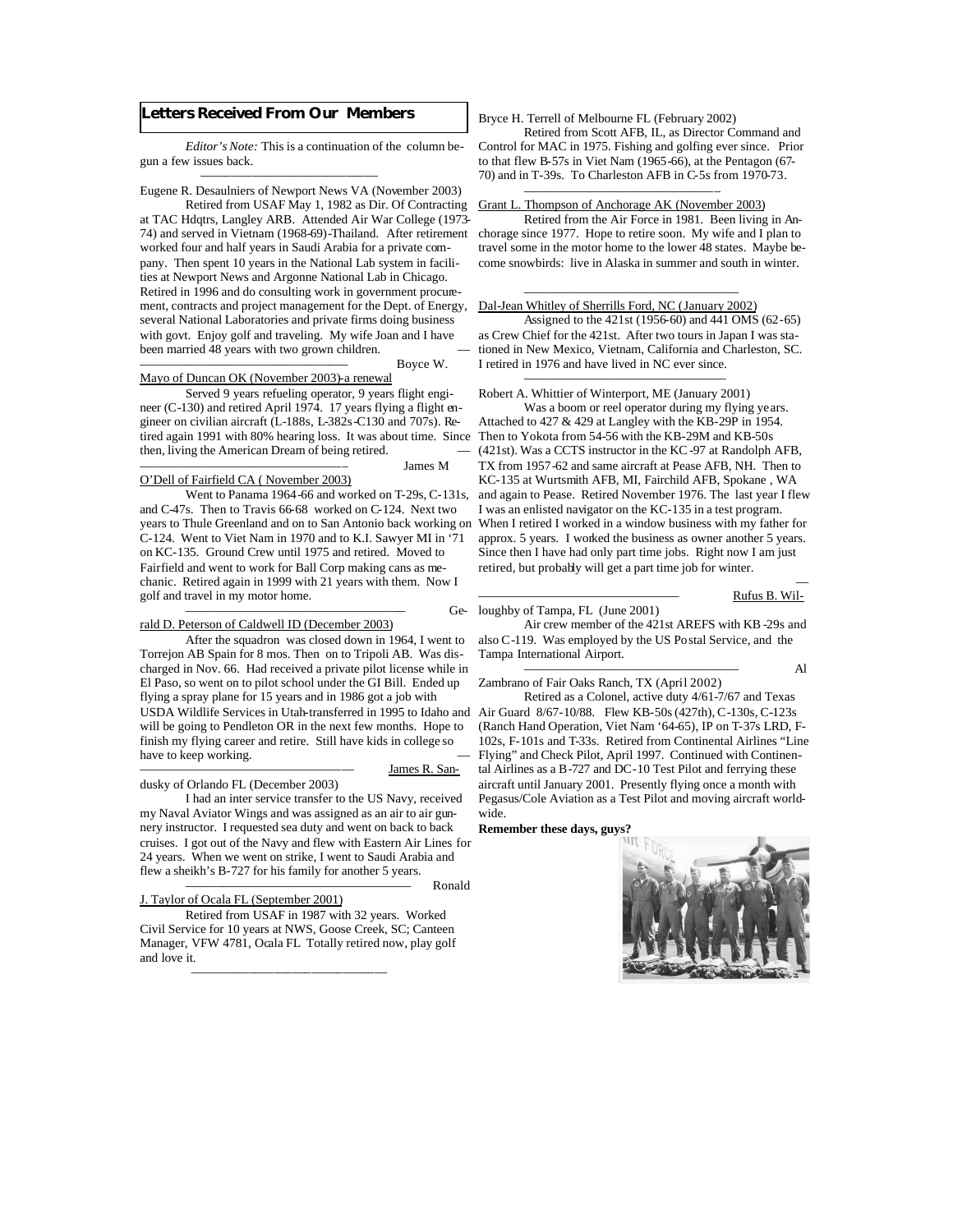#### **Turbines are Ruining Aviation**

*Sent in by Joe Lanza, Sr., 431st AREFS* 

We gotta get rid of

turbines, they are ruining aviation. We need to go back to big round engines. Anybody can start a turbine, you just need to move a switch from "OFF" to "START," and then remember to move it back to "ON" after awhile. My PC is harder to start. Cranking a round engine requires skill, finesse and style. On some planes, the pilots are not even allowed to do it. Turbines start by whining for awhile, then give a small lady-like poot and start whining louder. Round engines give a satisfying rat-

tle-rattle, click-click BANG, more rattles, another BANG, a big macho fart or two, more clicks, a lot of smoke and finally a serious low pitched roar. We like that. It's a guy thing. When you start a round engine, your mind is engaged and you can concentrate on the flight ahead.

 Starting a turbine is like flicking on a ceiling fan: Useful, but hardly exciting. Turbines don't break often enough, leading to aircrew boredom, complacency and inattention. A round engine at speed looks and sounds like it's going to blow at any minute. This helps concentrate the mind. Turbines don't have enough control levers to keep a pilot's attention. There's nothing to fiddle with during the flight

 Turbines smell like a Boy Scout camp full of Coleman lanterns. Round engines smell like God intended flying machines to smell. I think I hear the nurse coming down the hall. I gotta go.

#### ATTENTION TO ALL WHO SERVED IN

THE 463RD TCW/TAW Word has recently come our way that a reunion is underway for those of you who transferred to the 463rd after your KB-50 years. Charles Spicka of Oceanside CA noted that the bases were Sewart AFB, TN (60-65), Langley AFB,VA CCK, PI, and RTAFB Ubon (68-69) etc. There is a web site which you may log onto for more information: **http://hometown.aol. com/blndbat/463.html.**



#### **"Been There, Done That"** — A Varied Career By Donald L. Taylor of Ocala, Florida

 I was a member of the 431st AREFS at Biggs from 1958 to 1962. I lived in base housing and enjoyed my stay there. I liked El Paso. I worked in the maintenance shop for a year or so and they made me a work control NCOIC. I didn't like being inside so I volunteered to go to the flight line. I was asst. flight chief and crew chief on the KB-50J 49-372. It's a wonder I remembered the tail number.

 Anyway I soon got the reputation of having the only airplane on the ramp that you could walk up to and it was ready and would fly safely. Soon a couple of the engineers took me under their arm and taught me all of the operations of the KB in-flight, as I was with them every mission. I learned all the manuals and how to figure all the power settings and usually spent the whole mission sitting in the FE seat while they slept on the nose gear hatch. While on a

mission to Wake Island, my engineer got too sick to fly. The AC asked me if I would ride the panel while he laid on the hatch and watched me and I agreed. To make a long story short, I flew the remainder of the missions at Wake and flew the bird home. Upon arrival the crew asked me to stay with them, which I did and flew like that for about 4 or 5 months. We had a TAC ORI and when we taxied out for the twenty aircraft mission we lost a flap motor. So when we taxied in, the TAC team inspected our records and they found out that I hadn't been to flight engineer school and all hell broke loose. The Ops officer had the First Sergeant make arrangements for me to attend FE school at Sheppard AFB starting the next Monday morning, and then I could rejoin<br>the 431st as a legal engineer. While in school, I received the  $431$ st as a legal engineer. different orders and only returned to Biggs to load up my household and move to Dover AFB, DE At that time I checked out in the C-124-C and flew for six months and when they needed engi-

neers in the C -133 program I moved over to them. By that time I was a Flight Examiner and progressing well. Four years later I headed to Tinker AFB, OK for C-141 training and I was a good teacher so they kept me and I taught the bird for four years there. When the C-5 was coming off the as-

sembly line, they sent me to Dobbins AFB, GA, to the factory where I was the #2 Air force man to fly it. I spent the next six months at Edwards as a Flight Test Engineer on the bird. Returning to Altus AFB for the 1st arrival of a line aircraft. I spent four years there teaching and light checking.

 In the meantime I learned to fly airplanes as a pilot and received my Commercial Pilot rating with Single engine, Multi engine and Instrument ratings. I wanted to know at that time if the guys up front were really working as hard as they said! I also was qualified as a Flight Instructor for all my areas. Kelly AFB. TX received the overhaul Kelly AFB, TX received the overhaul and up date contracts from the AF for the C-5 and needed a Flight test crew so away I went. Spent the next four years there getting the birds flyable and delivering them to their home bases. Had a great time. During that time we had much trouble with the bird. The 12,000-man work force didn't know anything about the C -5 so I spent many hours showing and teaching them how to put it together. I retired from Kelly on 1 February 1975. That was a sad day for me. I really loved the Air Force and still do.

 After retirement I spent some time in the Dallas area flying at odd jobs and finally moved to Florida and took some flight instructor jobs when a neat corporate job came up. Have you heard of Conair? Well, I flew for an outfit here in<br>Florida (Continued on page 8) (Continued on page 8)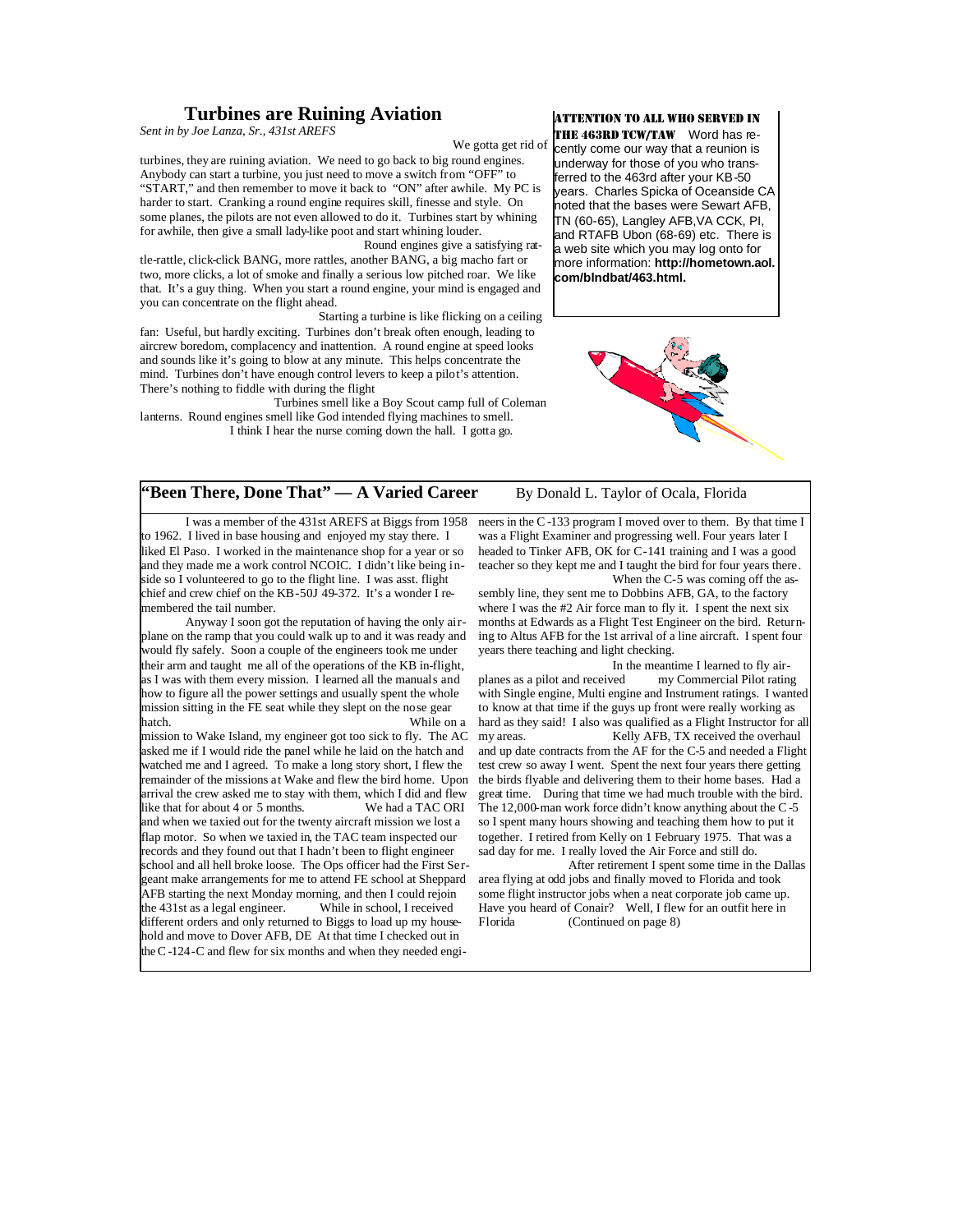## **Bits and Obits**

 Joan Bourguignon sent in a note that her husband Wendell of Rockledge, FL died 30 August at home. "He was a former Tail Gunner in WWII, POW in Stalag XVII-B, Korean War Veteran, member of the 429th and 431st AREFSs, and a Purple Heart Recipient. After retirement from the AF, the family moved to Copenhagen for 5 years and he worked for the US Embassy. Upon return to the States he attended the U. of Central Fla., graduating with a BA. He then worked for the State of Florida. Wendell became an avid sailor in the 80s racing in inland and ocean events." He and Joan have two sons, Michael and Wendell and daughter Deborah. Burial was at Fla. National Cemetery in Bushnell. *This notice from Bob and Betty Padden was omitted in the last issue. They had word from the wife of Doug Smith that he had passed away on June 5th from lung cancer which he apparently had for two years. They certainly didn't know of his condition . He was buried at the Riverside National Cemetery on June 10th . Doug was an in-active member who lived in Riverside, CA..* Several memos have arrived from the

"Chairman of the Hampton Committee Merrymen" regarding the status of some of his group. On December 1, John Morello contacted him about some health problems. His left leg wouldn't work and he was told he needed back surgery for another situation. He was sorry to miss the next Post-Reunion meeting set for that week.

 Next Carel heard from Don Smock who had a back operation at Hampton Sentera, but is doing fine according to wife Susan. He was due home the next day. Thirdly, came word that Maylo MacDonald had a slight stroke on Thanksgiving Day. His wife says he is doing OK, but can't get out for now. *A* 

*nice gesture was made to our TAC Tanker President, Dan Weber from Stanley C. Thalacker (427) who wrote "Just received the latest issue of the TAC Tanker Tales and noticed your refer ence to the passing of Clarence (Rocky) Weishar and his intended memorial service at a military cemetery in South Dakota. I live in Rapid City which is twenty miles from the Black Hills National Cemetery. I do not know if this is where he will be buried. I did not know or do not remember the man, but if there is anything I can do please do not hesitate to let me know."* 

Gil Switzer alerted us in late November that Darwin Edwards, 67, had passed away on the 22nd after a long illness. Originally from Whigham GA, Dar served four years enlisted prior to being selected for the fourth class at the U.S. Air Force Academy. He later earned degrees from the U. of Georgia and the U. of Arkansas. He was a highly decorated veteran, with 33 years of honorable military service, retiring in in 1989 and 14 years of service to the Robins AFB Museum of Aviation as curator. He was responsible for establishing, collecting and caring for the Museum's collections of vintage aircraft, historical documents and memorabilia. Lt. Col.Edwards is survived by his wife, Sheila, their sons, Richard and Howard, Howard's wife, Wendy and granddaughter Jeilyn. He was buried at Anderson National Cemetery.

### Subject: Wedding Bells

*As indicated in the last issue, there was a wedding in Williamsburg. Here is the story as witnessed by "reporter" Art Belenzon, who attended with wife Maxine.* **Hot off the Press**! Dateline: Williamsburg, VA.

 George Rose and Kathy Dunn tied nuptials in the Bruton Parish Church at sundown on October 18. The bride was beautiful in a deep purple Victorian dress, and the groom dashing in tux. They were glowing. George's sons were ushers. Following the ceremony, the Fife and Drum Corps led the procession to the Reception Hall for a buffet dinner. Dinner was accompanied by a pianist. Tourists lined the streets to watch the procession. It was such a happy event. We (the

Belenzons) joined the newlyweds for brunch on Sunday at the Williamsburg Lodge where they spent their wedding night. Kathy, with a wide grin said "You can tell the Tanker Association, George did them proud!" They said goodbye as they headed for a honeymoon in Europe.



#### **A Letter From Darwin Edwards' Son, Chris**

Hello,

 I know you all are busy, but I got a call from Robert Dorr from the Air Force Times. He wants to do a story on my dad for the newspaper. If you know anyone that has been stationed with my dad over their career, please send this request to them. I do not know how many people I will be able to get in touch with. Thanks!

> Chris Edwards Trane Macon, GA 478-784-2529 Robert Dorr

Times prefers phone more than email 702-264-8950 email: robertdorr@aol.com



**TIME**